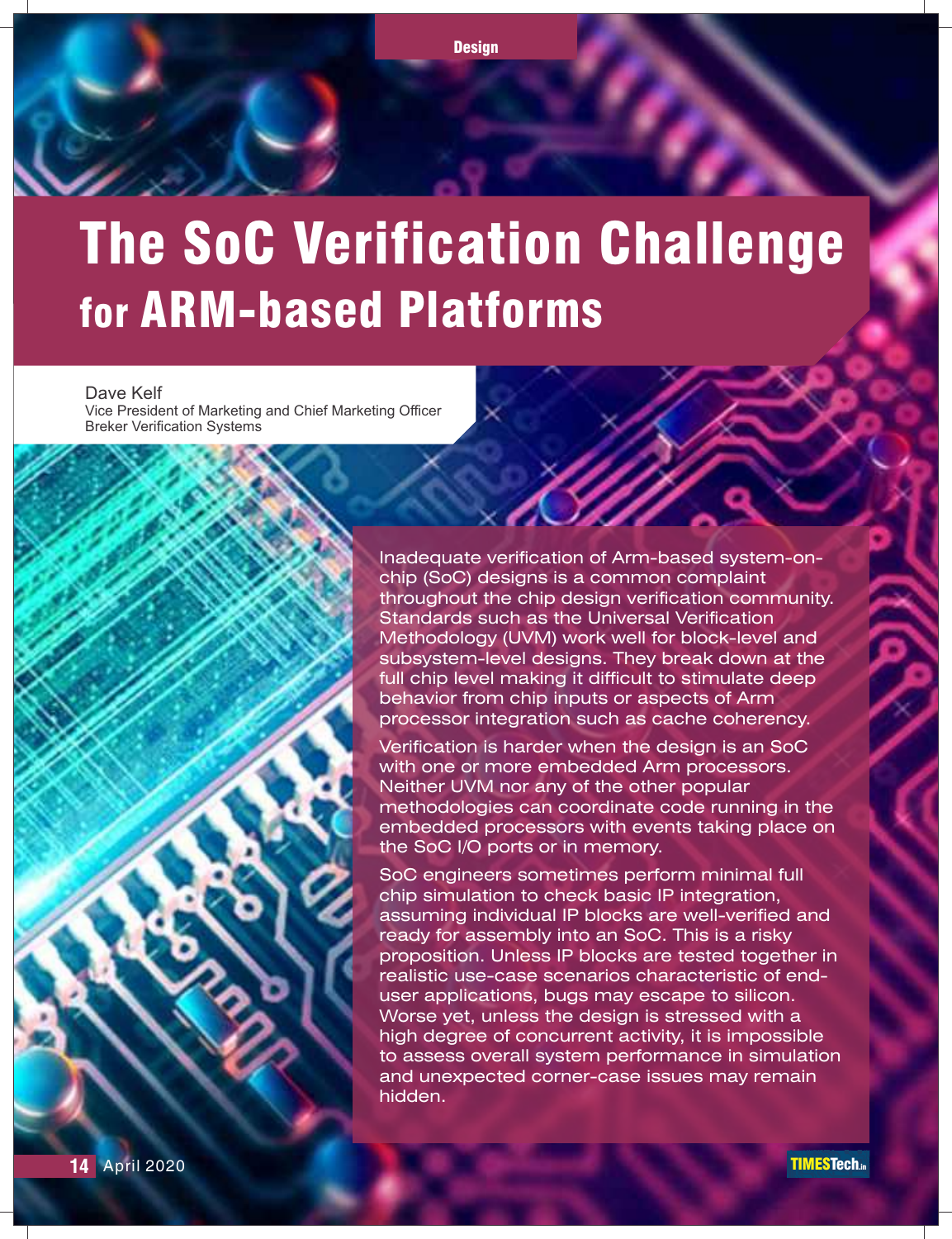Hardware/software co-verification is one solution since it process as the hand-written tests. They exercise maximum<br>identifies lingering bugs before tape-out. It requires concurrency in the chip, moving realistic applicati production software running on a fast platform such as an incircuit emulator (ICE) or a field programmable gate array This stresses cache-coherency logic and looks for choke<br>(FPGA)-based prototype, and even then the execution points in the system resources such as memories as buse (FPGA)-based prototype, and even then the execution points in the system resources such as memories as buses.<br>
performance only allows minimal testing. Furthermore. Test cases can allocate memory as well, placing blocks production software often is unavailable until late in the adjacent to each other and reusing blocks as soon as they<br>project cycle and designed to perform end-user tasks, not are freed up, an effective technique at trigger verify hardware. Additionally, it is hard to isolate and related bugs.<br>
diagnose suspected hardware bugs found in system-level The test case

Filling the gap between UVM and co-verification means hand-writing C tests to run on embedded processors in synchronizing all these different tests without an operating simulation and simulation acceleration, time consuming and system is complex. A runtime synchronization module<br>
services these events. Whenever the code running on the<br>
fragile since changes in the design mean hand-coded s fragile since changes in the design mean hand-coded changes to the tests. Such tests tend to be "throwaway" embedded processors needs this module to send data into because they are neither leveraged on hardware platforms the chip or read data off the chip and compare to expected

#### Automatic Test Case Generation

One approach gaining widespread adoption can be used for span the So<br>
full-chip simulation and verification is Test Suite Synthesis. It processors. full-chip simulation and verification is Test Suite Synthesis. It automatically generates C test cases to stress an SoC A system scenario model, the source for the generator,<br>design more thoroughly than conventional methods from a describes the dataflow of the SoC including bow IP blo design more thoroughly than conventional methods from a describes the dataflow of the SoC, including how IP blocks<br>compact, graph-based scenario model that captures the are interconnected and what combinations produce and

multithreaded SoC architectures with all C code compiled code with an appropriate class library. The scenario model<br>and loaded into the on-chip memory following the same captures intended design functionality, stimulus, ex and loaded into the on-chip memory following the same

concurrency in the chip, moving realistic application-level<br>scenarios from processor to processor and thread to thread. Test cases can allocate memory as well, placing blocks are freed up, an effective technique at triggering addressing-

diagnose suspected nardware bugs found in system-level<br>co-verification, and bugs found at that point in the cycle are<br>expensive to fix.<br>Filling the gap between UVM and co-verification means<br>Filling the gap between UVM and nor reused in simulation on future projects. results, it sends an event number via a system mailbox. The synchronization module looks up the event in the event file and takes appropriate action for self-verifying test cases that span the SoC's I/O ports as well as the embedded

compact, graph-based scenario model that captures the are interconnected and what combinations produce end-user<br>SoC's functionality. scenarios. This model may be written using the new<br>Accellera Portable Stimulus Standard or procedural  $C_{+}$ These self-checking tests can support multiprocessor and Accellera Portable Stimulus Standard or procedural C++<br>multithreaded SoC architectures with all C code compiled code with an appropriate class library. The scenario



*Figure 1 caption: An approach for full-chip simulation and verification uses automatic generation of C test cases from scenario models as shown here.*